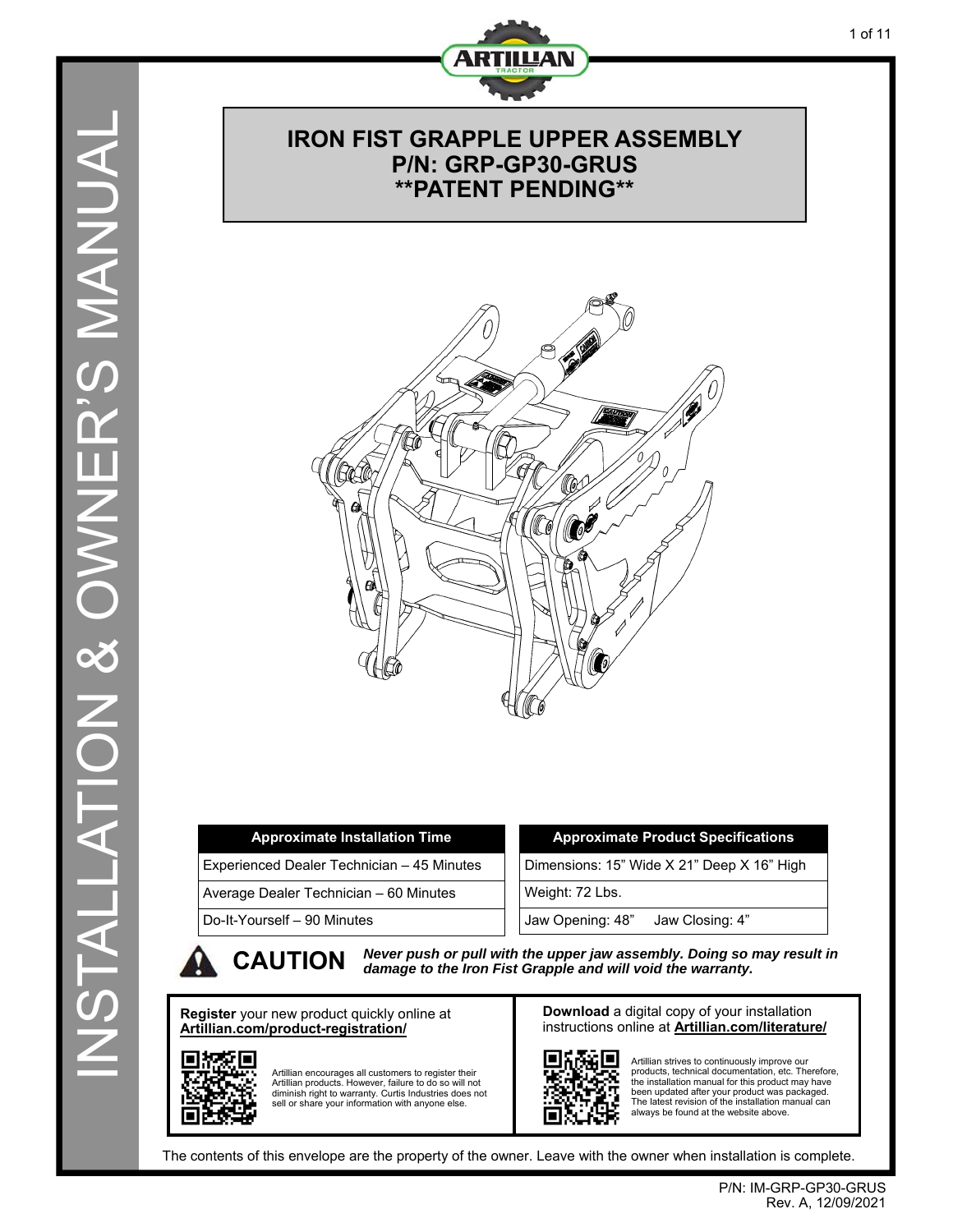## ASSEMBLY TIPS & MAINTENANCE

## **Assembly Tools Required**

- Open-end wrenches: 3/4", 15/16", 1-1/8", 1-1/4"
- Allen wrenches: 5/16", 3/8" (3/8" drive hex bits recommended)
- Torque wrench (160 Ft.-lb. +)
- Grease gun
- Socket Set, 3/8" or 1/2" drive

## **Important Notes**

- 1. Shear bolts are designed into this product and are meant to be sacrificial to prevent damage to more important components. An extra set of shear bolts have been supplied with the initial product purchase. More are available if needed (see Mechanical Stop Shear Bolts p/n: GRP-GP30-MSSB on page 11).
- 2. Once installation is complete, start your tractor and carefully actuate the *Iron Fist Grapple* and the loader through all ranges of movement. Check for leaks and tighten any loose connections. Be sure the hoses from the hydraulic cylinder do not bind, kink, or become stretched at any point throughout the ranges of motion. If this situation appears, adjust the hose routing, as required, or contact Artillian.
- 3. **DO NOT USE THE UPPER GRAPPLE JAW FOR DIGGING OR PUSHING / PULLING FOREIGN OBJECTS OUTSIDE OF THE GRAPPLE BED.** Damage to the hydraulic cylinder, linkages, hinges, hoses, etc. may occur. For example, simply holding a log in the grapple jaws and backing that log into a tree can result in extreme system back pressure of 6,000 PSI or greater. Obviously, that scenario could do serious damage to a system rated for 3,000 PSI max.
- 4. Hydraulic performance (clamping speed and power) depends on the output of the tractor. A tractor with higher flow rates and system pressure will yield higher grapple performance than a tractor with lower flow rates and system pressure.
- **5.** Maximum hydraulic pressure is 3,000 PSI.
- **6.** When disconnecting the grapple / pallet fork frame from your loader, **REMEMBER TO DISCONNECT THE HYDRAULIC LINES!**

## **Maintenance**

#### **Hydraulic Hoses**

After a short amount of use of the *Iron Fist Grapple Module*, check all hydraulic fittings for leaks. If necessary, tighten slightly further. Check hoses occasionally for signs of abrasion, binding, or other damage. Most fittings in the kit do not need to be extremely tight to obtain a seal. Use care not to overtighten, as damage to the fittings can result.

### **Hinge Hardware**

The primary hinge hardware requires no maintenance aside from being maintained at 160 Ft.-lb. of torque, which is set at the factory. Check occasionally to ensure that the fasteners have not loosened. If excessive play is observed in the upper clamping assembly, the hinge bushings may need to be replaced.

The secondary (linkage) hardware also requires no maintenance. These fasteners should simply be tightened until snug. Do not overtighten, as this may result in binding of the grapple. If excessive play is observed in the upper clamping assembly, the linkage bushings may also need to be replaced.

### **Cylinder Mounting Hardware**

The cylinder mounting hardware requires regular greasing of the fore and aft mounting points using a grease gun. These points are greased at the factory with long life synthetic grease. We recommend keeping these joints lubricated at approximately every four hours of use, depending on harshness of the environment.

Only tighten the cylinder mounting hardware until it remains securely in place. It should not bear upon the cylinder cross tube mounts. The cylinder mounting hardware should not need to be changed unless it becomes necessary to change the hydraulic cylinder.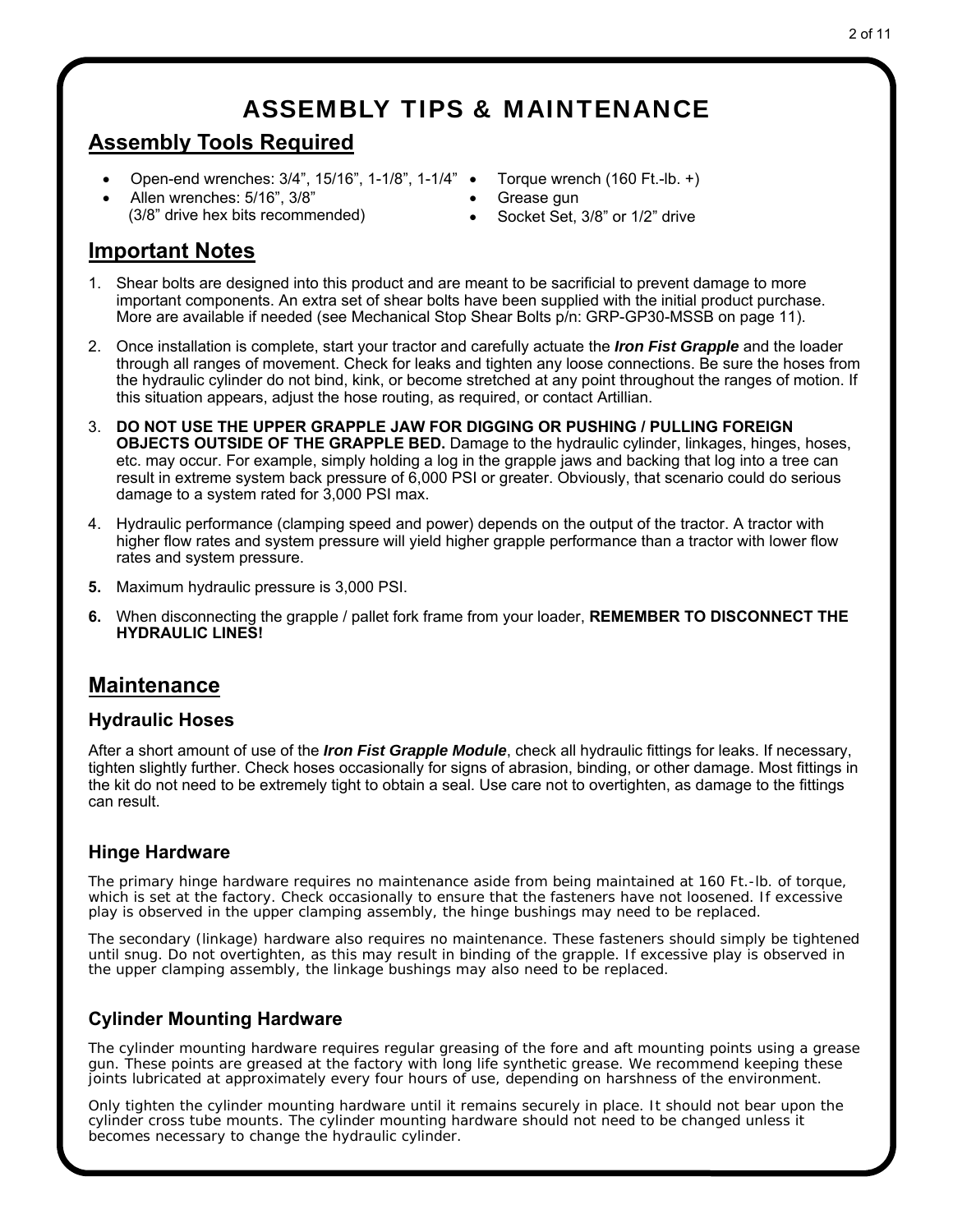### **Upper Assembly Installation - Step 1**

The *Artillian Iron Fist Grapple Upper Assembly* weighs over 70 Lbs. it is recommended that someone assists with any lifting of the assembly. Placing a couple of 2X4's on the lower jaw prior to beginning installation will ease the assembly and help prevent scratching of the powder coat.

- 1. Rest the upper assembly on the 2X4's and ensure that the cylinder is either resting on top of the cylinder mounting plate or rotated away from the lower jaw entirely.
- 2. Slide the upper assembly towards the lower assembly, making sure that the linkages fall between the lower tines. The objective here is to position the distal segment on the 2X4's in a location where the proximal segment hinge holes align to the hinge mounting holes in the lower segment.
- 3. Lift up on the proximal segment of the upper assembly (rotating it on the medial segment hinges) and install the primary hinge bearings (larger diameter sleeve bearing) from the inside - out.
- 4. Lower the proximal segment down and align the hinge bearings to the hinge mounting holes.
- 5. Install a 3/4" X 1-1/2" washer onto a 3/4" shoulder bolt and pass it through the proximal segment hinge bearing then through the hinge mounting hole in the lower segment. Secure with a 5/8-11 hex flange nut.
- 6. Repeat on the opposite side.
- 7. Torque fasteners to 160 FT-LBS.

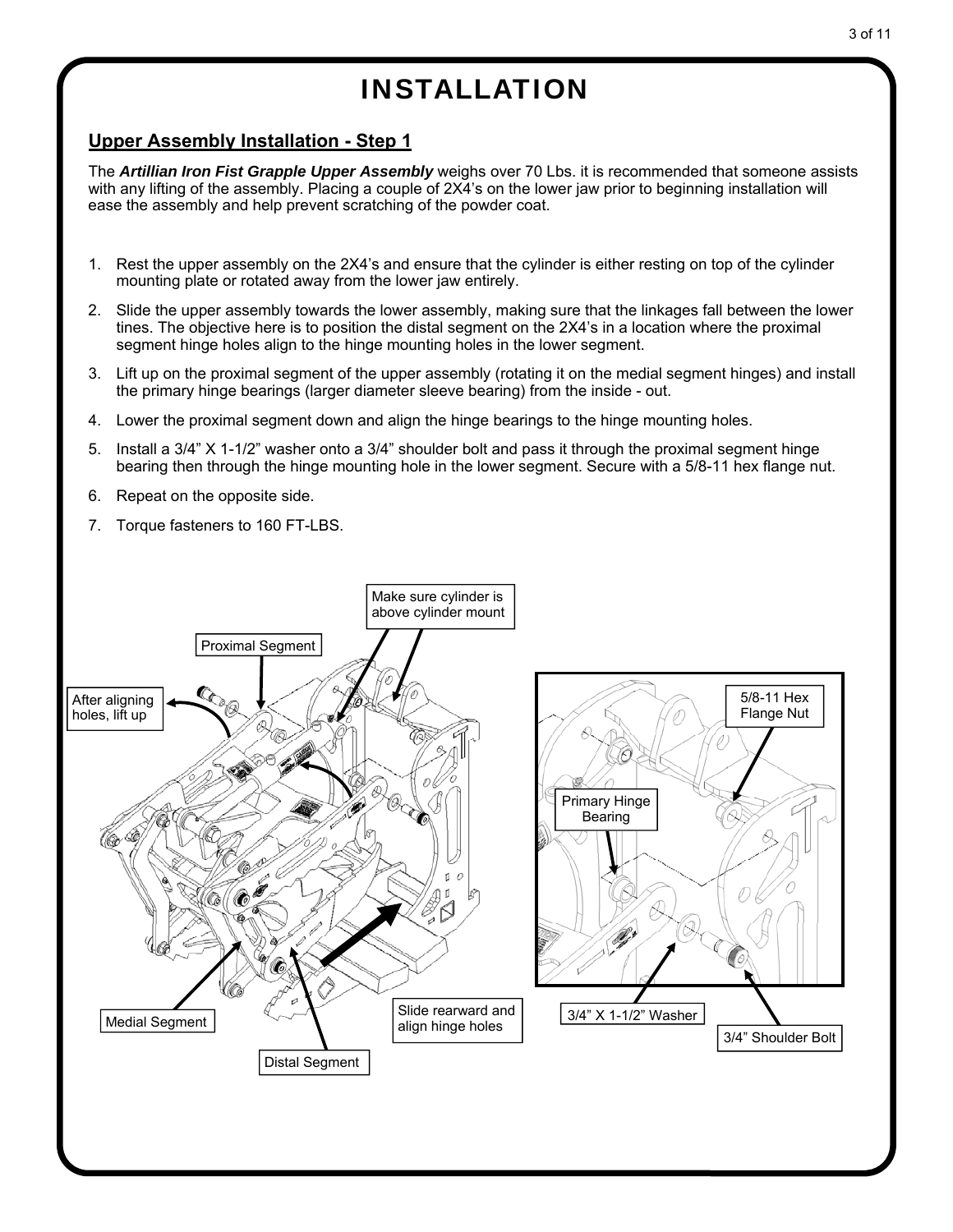## **Upper Assembly Installation - Step 2**

This step requires passing a linkage hinge bearing through the lower jaw linkage hinge hole, installing a washer onto that bearing, and then installing the linkage onto the bearing. Loosening the linkage hinge fasteners on the upper assembly (without removing them) will ease the installation of the linkage onto the bearing.

- 1. With the linkages hanging down below the linkage hinge holes in the lower jaw, install linkage hinge bearings (smaller diameter sleeve bearing) into the lower jaw linkage hinge holes from the outside - in.
- 2. Install a 13/16" X 1-3/8" washer onto hinge bearing. Repeat on opposite side.
- 3. Using caution not to push the linkage hinge bearings out of the holes (causing the washers to fall off), lift up on the linkages and position them onto the linkage hinge bearings.

#### *Note: It may be helpful to have an assistant work on the opposite side at the same time. Lifting up on the distal segment and moving the medial segment forward or backwards may also facilitate the positioning of the linkages.*

- 4. Install 1/2-13 X 1-3/4" long socket head cap screws with 1/2" X 1" washers and secure with 1/2-13 hex flange nuts. Tighten just until snug. Do not overtighten.
- 5. Retighten linkage hinge fasteners on upper assembly until snug. Do not overtighten.

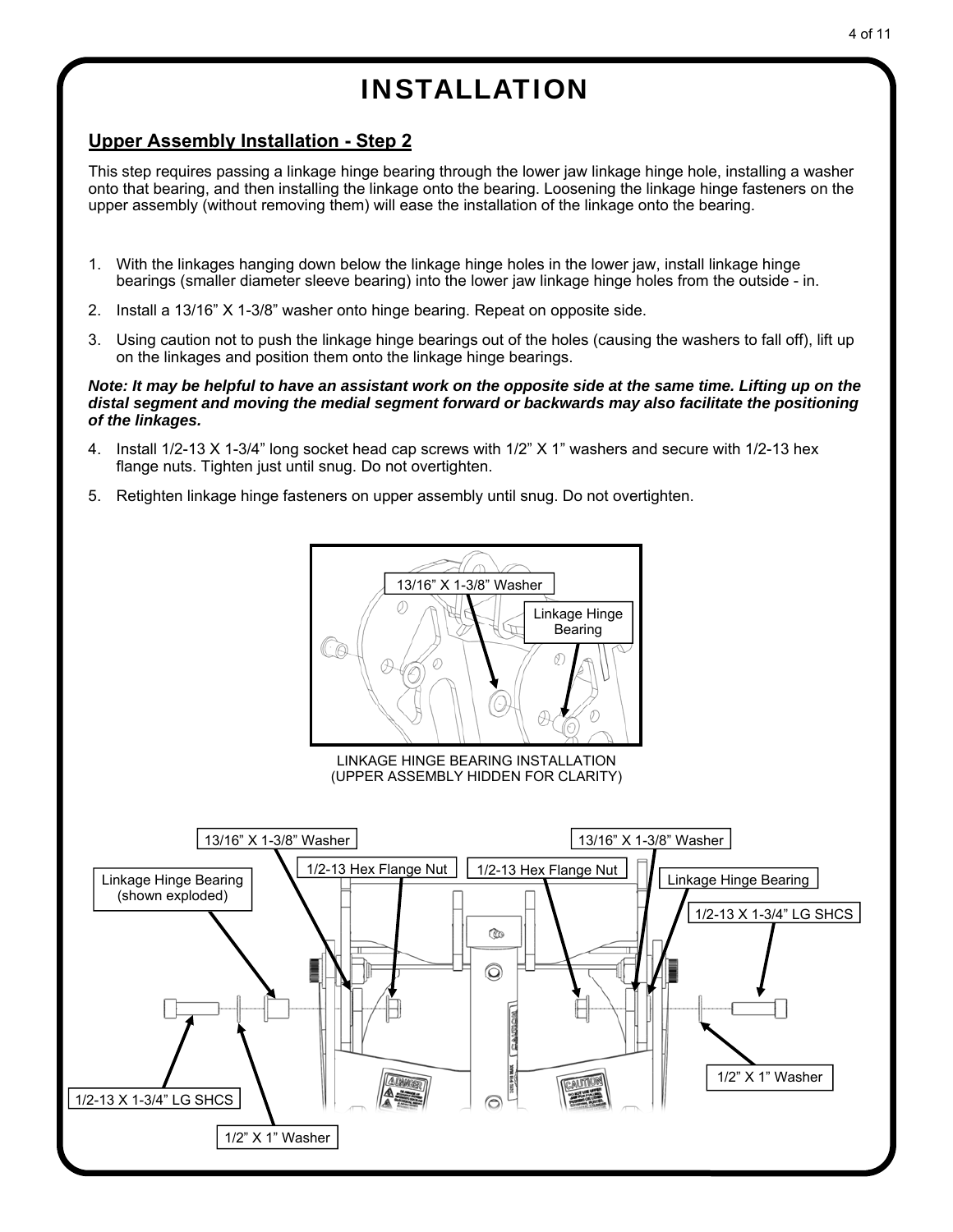## **Upper Assembly Installation - Step 3**

The *Artillian Iron Fist Grapple* ships with some hydraulic fluid in the cylinder to maintain lubrication. Loosening of the factory installed plugs may be necessary to position the cylinder for fastening. It is recommended that the installer place a bucket and/or rag under the cylinder for this step.

- 1. Place a 3/4" X 1-1/2" washer onto the 3/4-10 X 4-1/2" long hex bolt and pass through one of the cylinder mount holes, as shown below. Just under 1/4" of the screw should be exposed between the cylinder mounts.
- 2. Install a second washer onto the screw on the inside of the cylinder mount.
- *3.* Using caution not to drop the second washer, align the cylinder sleeve with the screw and pass the screw through until it just barely protrudes from the cylinder sleeve.

#### *Note: the cylinder may need to be manually extended or contracted to align with the holes. This will likely cause hydraulic oil to leak out of the fittings.*

- 4. Install a third washer between the cylinder sleeve and the second cylinder mount ear.
- 5. Pass the screw through the second cylinder mount, add the fourth washer, and secure with a 3/4-10 hex nut.
- 6. Tighten until snug. Do not overtighten, as it will cause the cylinder to bind.
- 7. Apply long life synthetic grease into the grease fitting on the cylinder mounting sleeve.

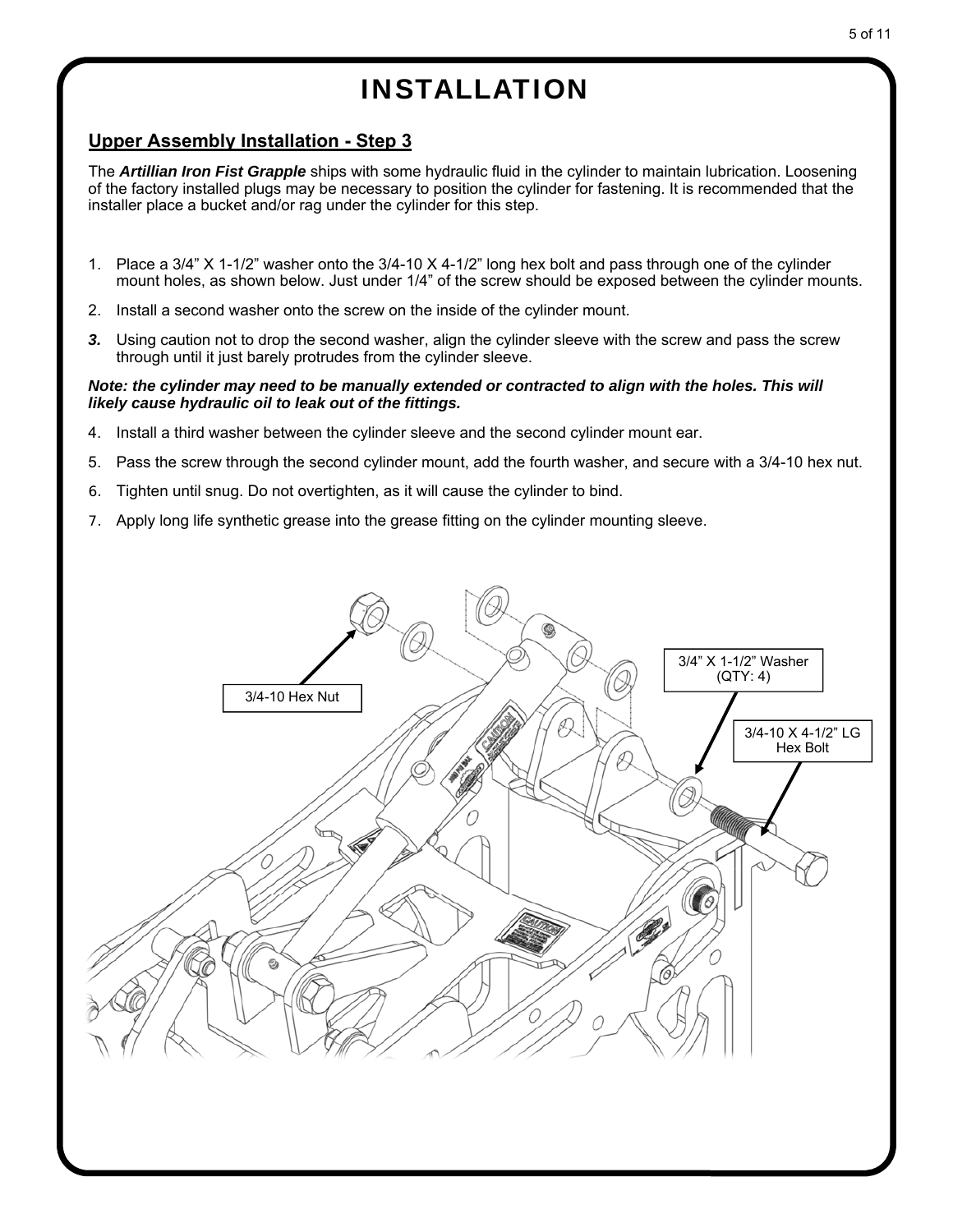## **Hydraulic Hose Assembly**

The *Artillian Iron Fist Grapple* ships with some hydraulic fluid in the cylinder to maintain lubrication. It is recommended that the installer place a bucket and/or rag under the cylinder while installing the hoses to catch any fluid that escapes.

- 1. Remove the plugs from the cylinder ports.
- 2. Remove the 90° elbow from the longer hose and install it in the forward most (rod end) cylinder port. The fitting should be facing rearward, inline with the cylinder, as shown below.
- 3. Remove the 45° elbow from the shorter hose and install it in the rearward most cylinder port. The fitting should be facing rearward, inline with the cylinder, as shown below.
- 4. Install the respective hoses back onto the fittings. Ensure that the opposite end quick disconnect fittings are parallel and then tighten the swivel connectors onto the elbow fittings on the cylinder.



## **Mounting Modules onto Pallet Fork Frame**

The illustrations in this manual assume that an *Artillian Pallet Fork Frame* is installed on the tractor front end loader (not shown) and any forks or other attachments have been removed from the fork frame. Note: This system **IS NOT COMPATIBLE** with other brands of pallet fork frames.

Modules can be installed either by lifting and installing each module one at a time onto the frame or you can use your tractor to pick and lift the modules from the ground. To do this, approach the module with the pallet fork frame, carefully catching the upper hooks, as shown below, and lifting each module up one at a time, then shift into place. Note: The intended **CENTER MODULE** should be hung first.

1. Hang a module by the upper hooks onto the fork rail. Hang one hook near the center of the fork rail and the other hook into one of the fork detent slots. Allow the module to rest flat against the pallet fork frame so that both lower hooks pass under the bottom rail. **Make sure to loop the key locks over the module prior to installation.**

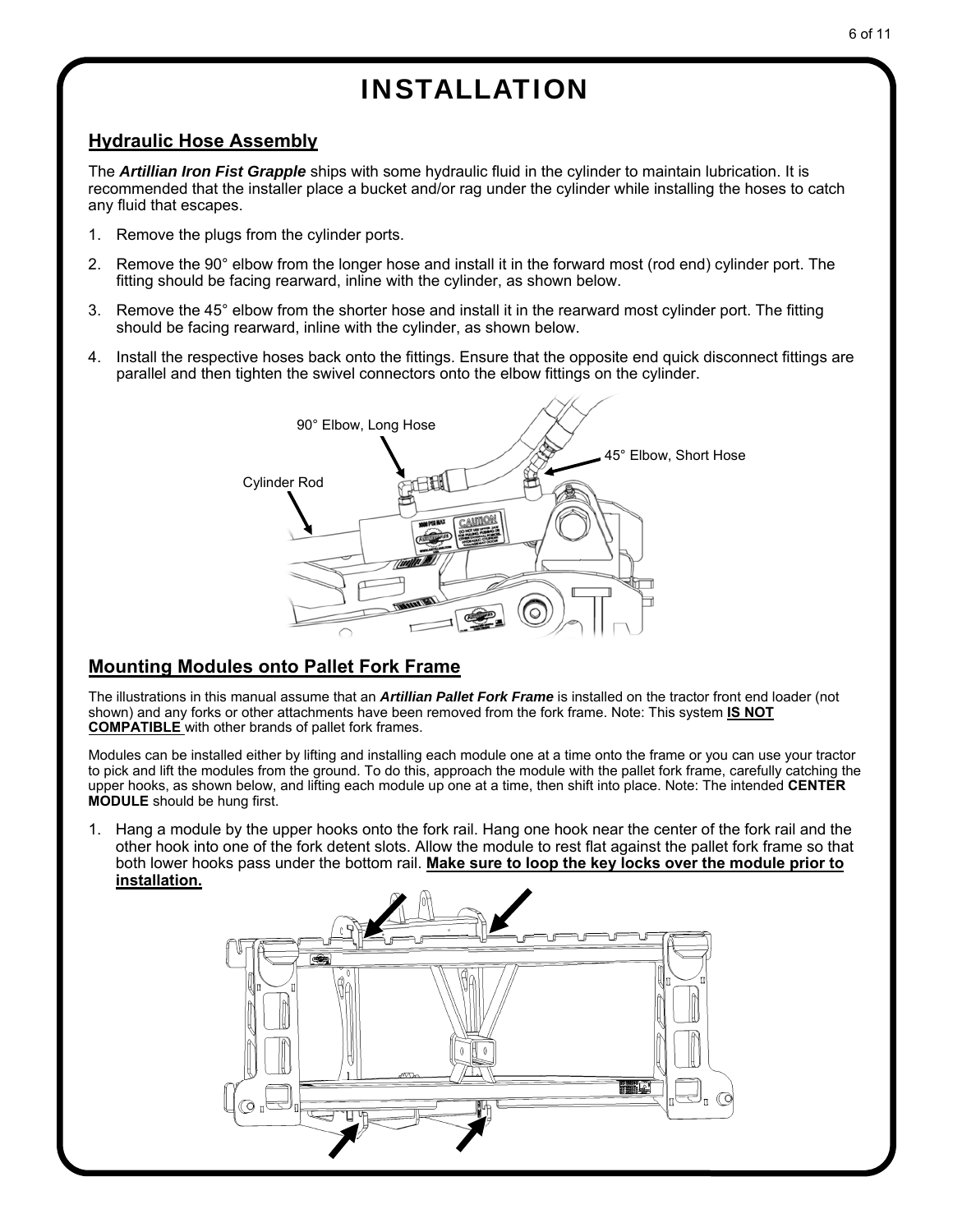## **Mounting Modules onto Pallet Fork Frame Continued...**

2. Lift the module straight up by its lifting handles and slide the module along the fork rail into its desired position. Use caution not to disengage the lower hooks from the bottom rail while sliding the module. Align the round holes in the modules with the fork detents in the fork rail.



**3.** To install the outer modules, hang the upper hooks of the module into the fork detent slots, as shown below. The lower hooks should pass under the lower rail. **Again, make sure to loop the key locks over the module prior to installation.** 



4. Lift the module straight up by its lifting handles and slide the module along the fork rail into position. Use caution not to disengage the lower hooks from the bottom rail while sliding the module. Align the round holes in the modules with the fork detents in the fork rail.

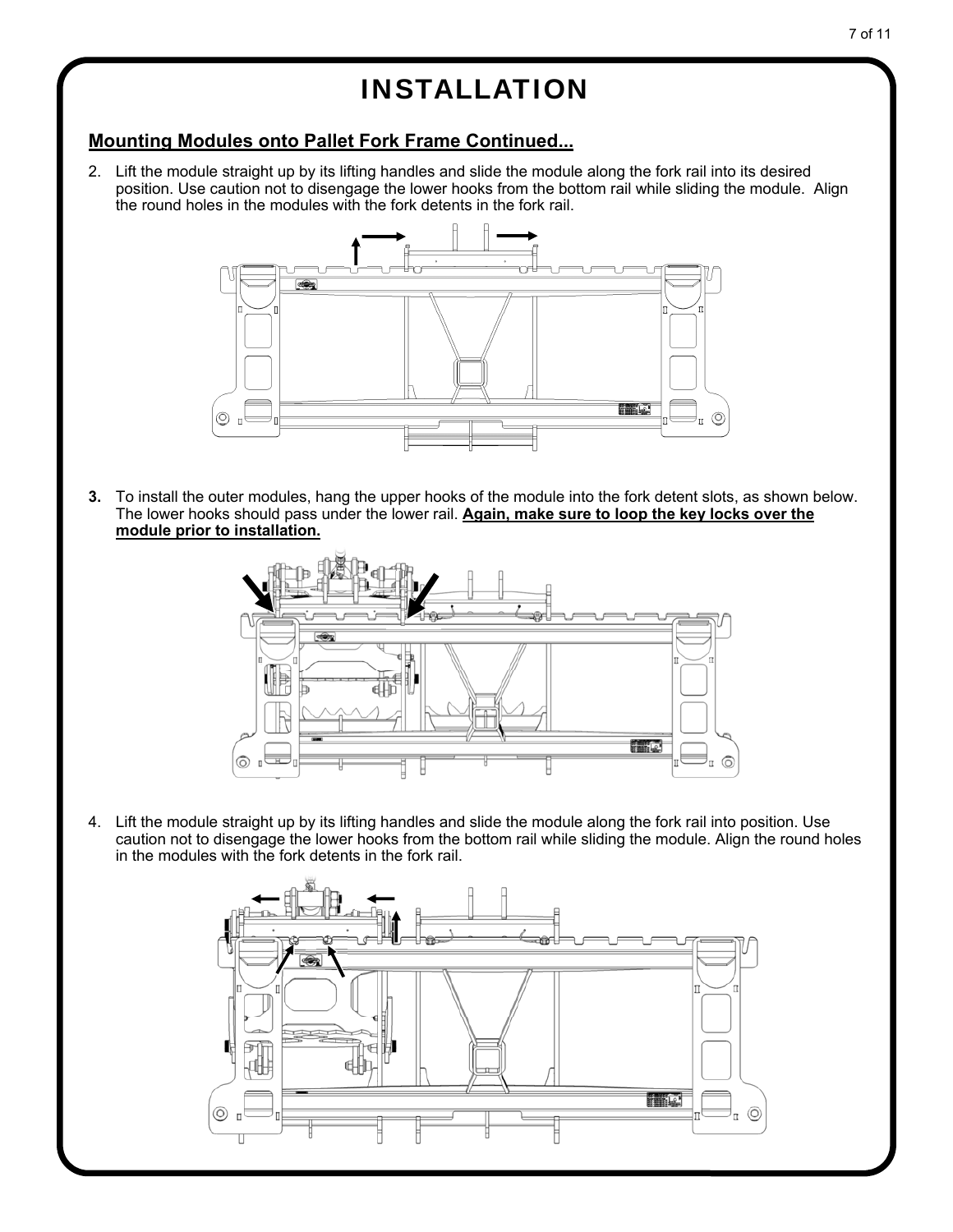### **Secure Modules in place using proprietary Key Locks**

1. Locate module along the fork rail so the round holes in the module align with the fork detents in the fork rail. Insert Key Lock as shown. Rotate the Key Lock so that the counterweight hangs down between the fork rail and the module.



2. As shown below, center modules use the outer Key Lock holes. Outer modules use the inner Key Lock holes.

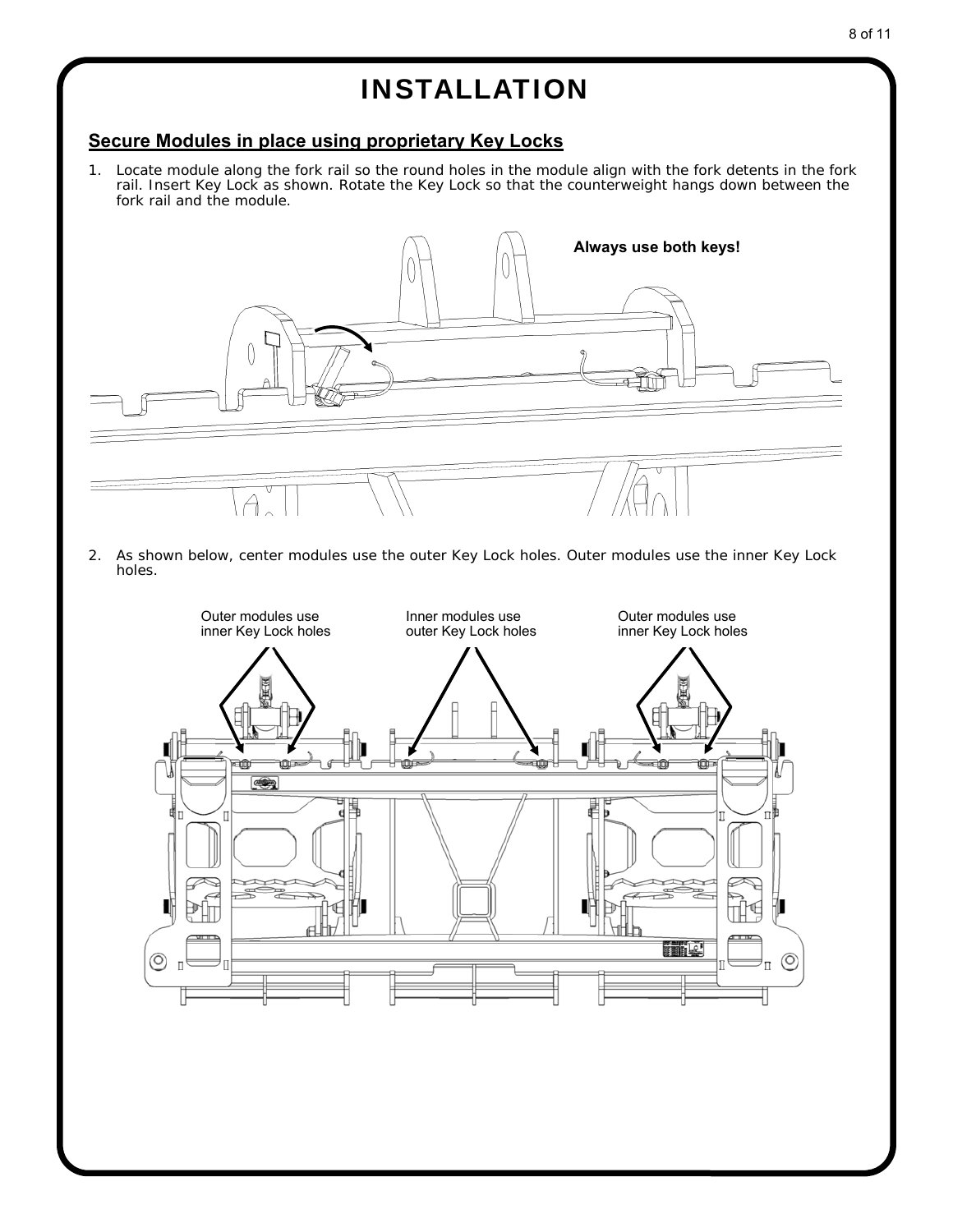

9 of 11

Utilizing an *Artillian Hydraulic Diverter Kit*, the *Iron Fist Grapple* is opened by depressing the HDK switch and moving the loader joystick to either the Dump or Lift function, depending on how the HDK is plumbed. It is closed by moving the joystick to the Curl or Lower function.

As the cylinder is extended or retracted, the clamping assembly segments rotate with respect to each other, simulating the grasping motion of a human hand.

The result is a wide open grapple capable of engaging large brush piles, while maintaining the ability to firmly grip small objects in a compact *Iron Fist.*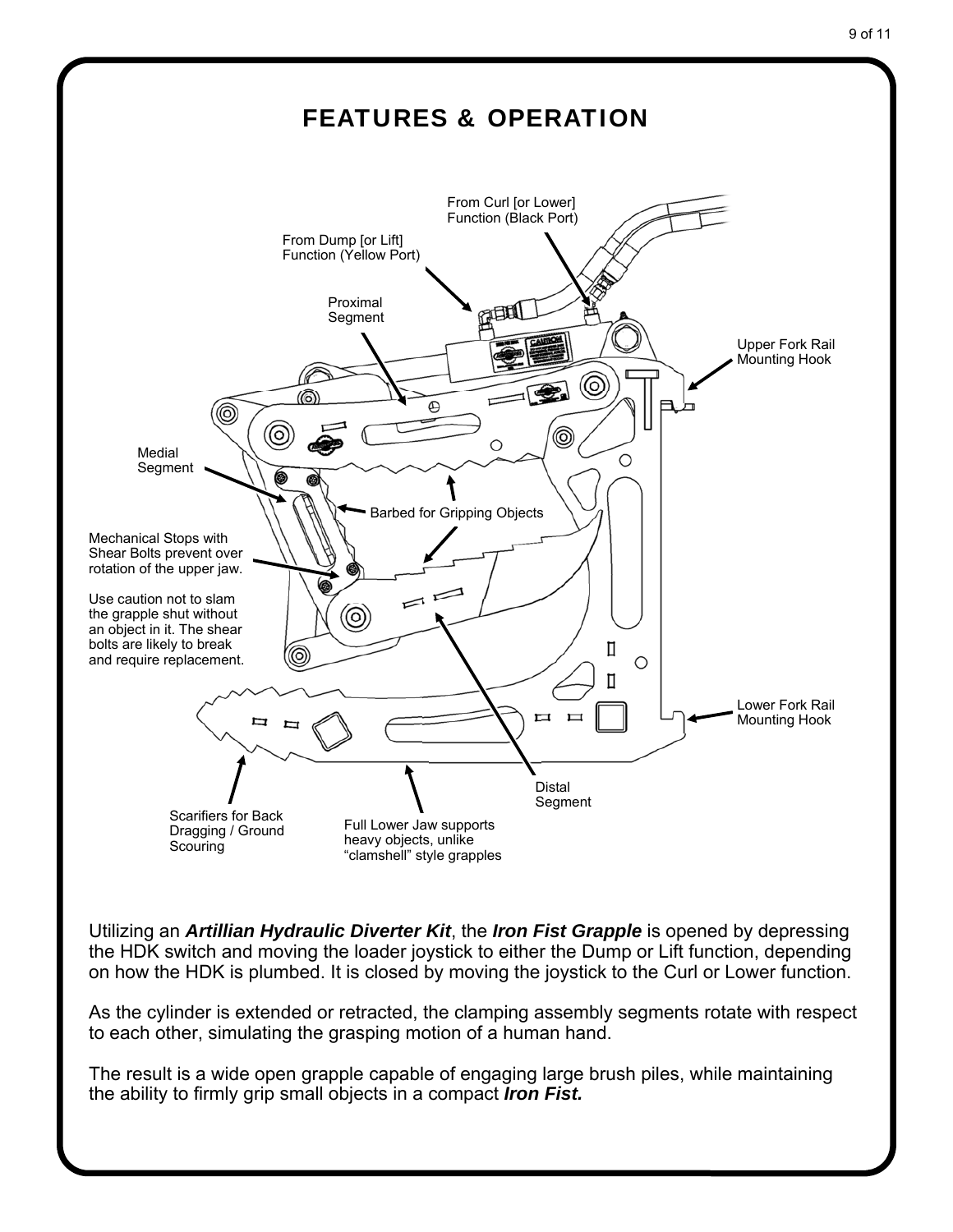